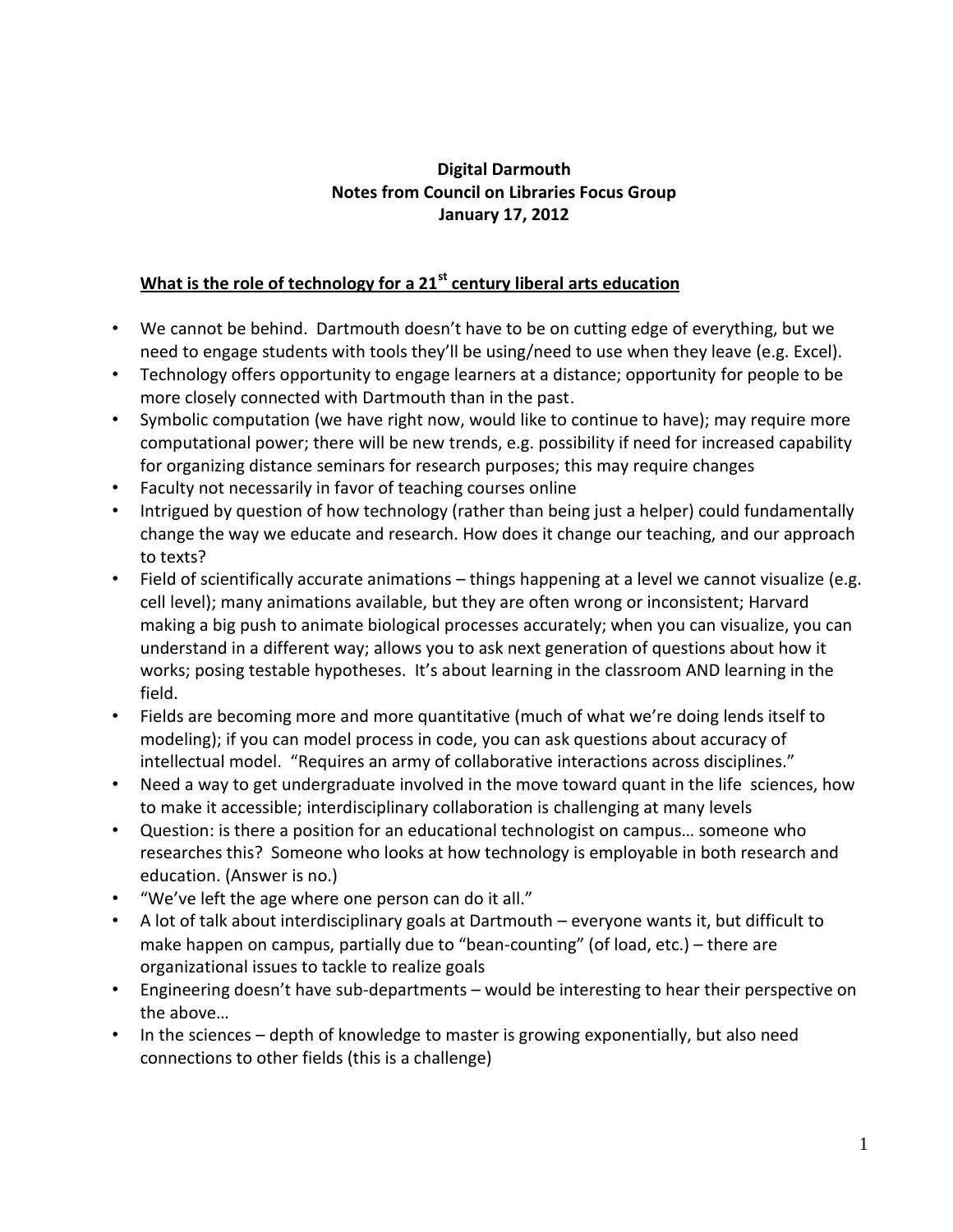- Preparing students for what will come is very important, e.g. students use Blackboard on everyday basis; cannot imagine being at Dartmouth without it; provides a record to go back to for studying, etc.; also saves paper
- When students leave, they currently can't take their Blackboard with them; would this be helpful? (Answer: yes)
- New required competency: evaluating the value of content -- this is a liberal arts competency that needs to be reflected in the curriculum; students must learn how to do this vetting themselves
- More classes that span disciplines to help make connections (like 10-classes for statistics; these are statistics classes for each discipline)
- Virtual Dartmouth classroom is there a place for virtual online tutorial giving students access to chunk-size practical applications of some tools that help them make connections across disciplines? Could possibly be both for students and faculty. Allow people in specific fields to apply technology to their specific goals. (Not suggesting to replace the face-to-face classroom interactions... But this particular application of virtual/online might help augment these interactions.)
- No substitute for Dartmouth to be central to vetting new technology/info; Dartmouth has to have an institutional role in this (e.g. some kind of Google search engine capacity, for smart searching)
- Question: possibility to partner with other institutions to develop these modules mentioned above? Blend strengths in one program with another… (definitely worth exploring)
- On digitizing lectures what if recorded in advance, and if you did SOMETHING ELSE in the classroom (discuss/work through info, work on problems, ask/answer questions, etc.)?
- Project-based learning
- All of this requires enormous investment (infrastructure, training, etc.)

## **If you had access to a pool of funds, what future project(s) would you want to fund to advance Dartmouth's mission through technology?**

- S\$ for faculty tech purchases (such as previous program where faculty could purchase new computer every 3 years)
- Dean of Faculty has initiated new program related to the above; but it's for tenure track faculty; also need to be concerned about those who are teaching but who don't get tech support (non-tenure track)
- Facility for online seminars between institutions (Skype is used, but has limitations)
- Dartmouth to position itself in ways like MIT has done, individually, or in a consortium (e.g. Ivy League consortium for digital learning?); not a proponent of a lot of asynchronous education, but it does have its place and can help sustain connections (such as with alumni)
- Making Dartmouth's digital resources (perhaps not all, but even select resources) available to alumni (or some model where it can be available for a reasonable fee, or during a transition phase, etc.)
- Can we envision a change in structure for outreach engaging HS students as a gateway into Dartmouth? Online component to be prepared… Breaking down boundaries – leads more to